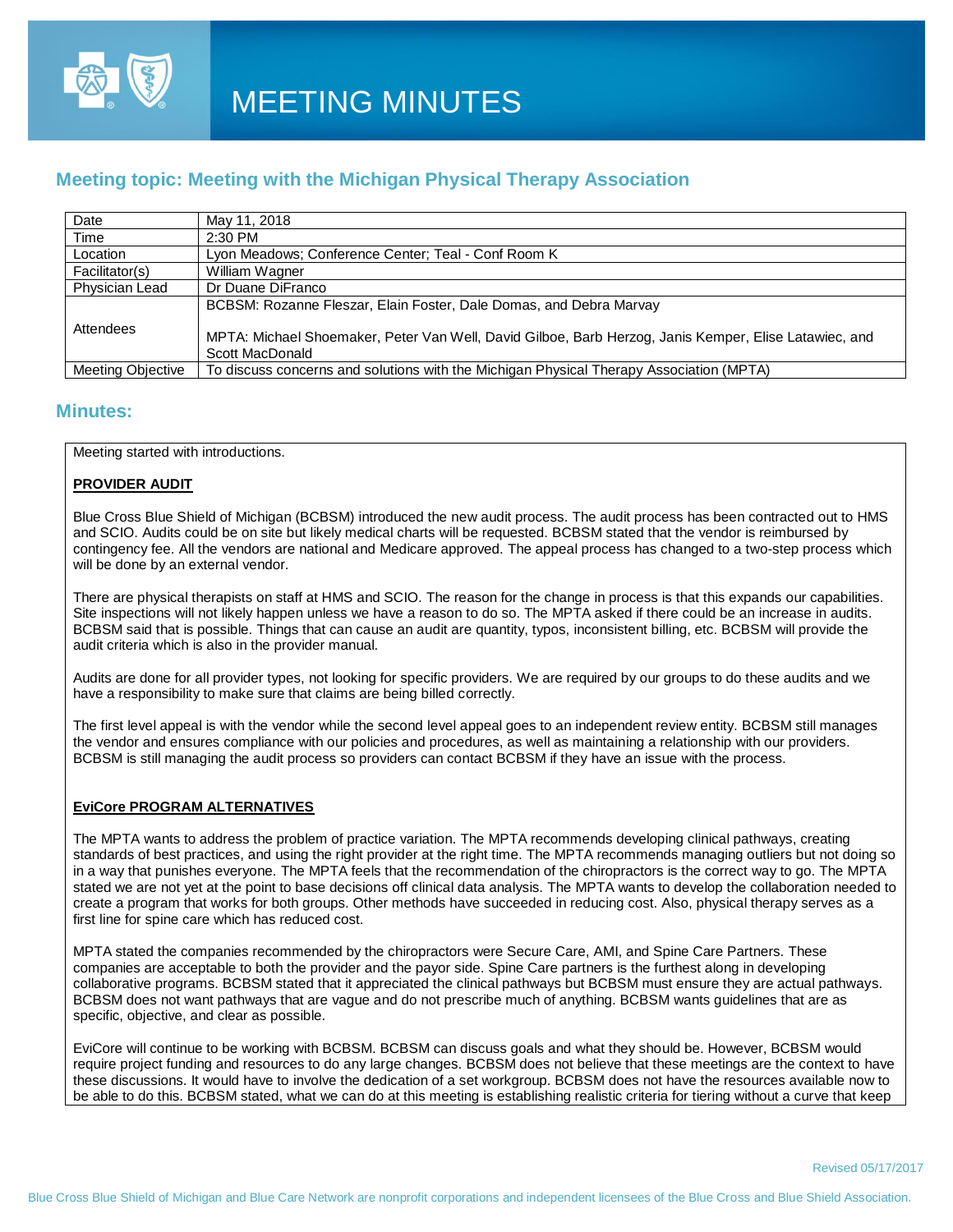

# MEETING MINUTES

some providers out of the top tier or constantly changing the benchmarks to keep providers out of the top tier. If everyone can be an A provider then they can be an A provider. Both sides would have to work on outcomes because you have efficiency and quality and they are sometimes inversely related.

The MPTA wants to tackle the larger problem. BCBSM feels there is a lot to be gained from pre-work for the eventuality of changing our program if that becomes a possibility. BCBSM does not want this to be a discussion that will not get us where we want to go and that it is a discussion that is going to create something concrete. It is a preliminary discussion that if we ever get to the point of changing anything, this discussion will provide value. BCBSM stated that these conversations regarding discovery may or may not lead to any changes.

Physical Therapy cannot have a general overall pathway, including standards and quality. However, each condition that is treated with physical therapy can have its own pathway. BCBSM stated that when you have a problem, you need to explore many different solutions to develop the best one.

BCBSM wants to not curve the category As but move us towards an absolute benchmark. The reward is the elimination of the burden of the program.

#### **BUNDLED PAYMENT INITIATIVE**

The bundled payment initiative is the second attempt at creating a bundled payment. BCBSM has 65 providers set up and the bundle is a retrospective bundle. All services rendered will come in as fee for service, as they do today, with no changes to authorization or referral requirements. There is a backend reconciliation with the surgeon for the bundle. Physical therapy will get paid fee for service and will be paid regardless of what happens with regards to the bundle payment. The surgeon will be monitoring the physical therapy very closely. If the services for physical therapy are under the number of services allowed in the bundled payment the surgeon gets to keep the extra funds. If they are more than what is expected then the surgeon loses the extra funds to pay the physical therapist. This could create a pattern of referral in the affected areas. It could also decrease the amount of services the surgeon prescribes for physical therapy. The surgeons will select the physical therapy outfit that the patient goes to, possibly based on outcomes of that physical therapy location. It could increase demand for pre-hab services, which are included in the bundle.

MPTA stated this is more like an Accountable Care Organization (ACO) model. The provider assumes the risk by being responsible for the total amount of patient care. If the patient has a 30, 60, or 90-day benefit, the prehab is considered the start of care and could use up a significant number of patient's allotted time. Is BCBSM going to do anything regarding this so the patient can have the appropriate amount of time in rehab? The MPTA is also concerned about self-referral or referral to friends. The MPTA understands that the bundle payment is ok for surgery but not sure about other rehab conditions. They are concerned that providers will sign up with a company that acts as a medical director that is also a surgeon and the surgeon refers the patient to the therapy group for which they are the medical director.

Bundled payments for hips and knees are high cost per procedure and they are not easy to build an episode around. Setting this up took two years and several iterations to be able to do it and it is currently in trials. Typically, the health care plan focuses on the efficiency and the provider focuses on the quality. In a bundled payment model that role switches to the plan being worried about quality and the provider being worried about efficiency.

BCBSM has moved away from the physician group incentive program (PGIP) model of incentivizing the infrastructure. BCBSM is moving towards building reimbursement around incentivizing a quality outcome and leaving the provider to find the infrastructure they need. This could be in the form of a bundled payment. This does include the risk of providers cherry picking cases to guarantee outcomes. There are other ways to deal with risk that could eliminate utilization management.

#### **PHYSICIAN PRESCRIPTION REQUIREMENT**

BCBSM stated that we want to understand more about the data regarding direct access to physical therapy. The MPTA stated that many times a patient will get a script for physical therapy for 6 visits but the physical therapist states they only need three visits so the patient feels more is better and finds another physical therapist. This can lead to the physical therapist fulfilling the script for the full amount if the patient is willing to come. Direct access to physical therapy avoids this and using direct outcomes and incentivizing performance would control utilization. MPTA is interested in outcomes to track the performance of providers, so they get their information from Web Outcomes.

BCBSM stated that the IT issues on our side are very frustrating. It takes a long time to do something and it costs a significant amount of money. Also, the IT system is limited in what data it can provide. MPTA stated that they are using Photo or other methods to collect data. The MPTA wants to use our payment policy to drive positive behaviors amongst physical therapists.